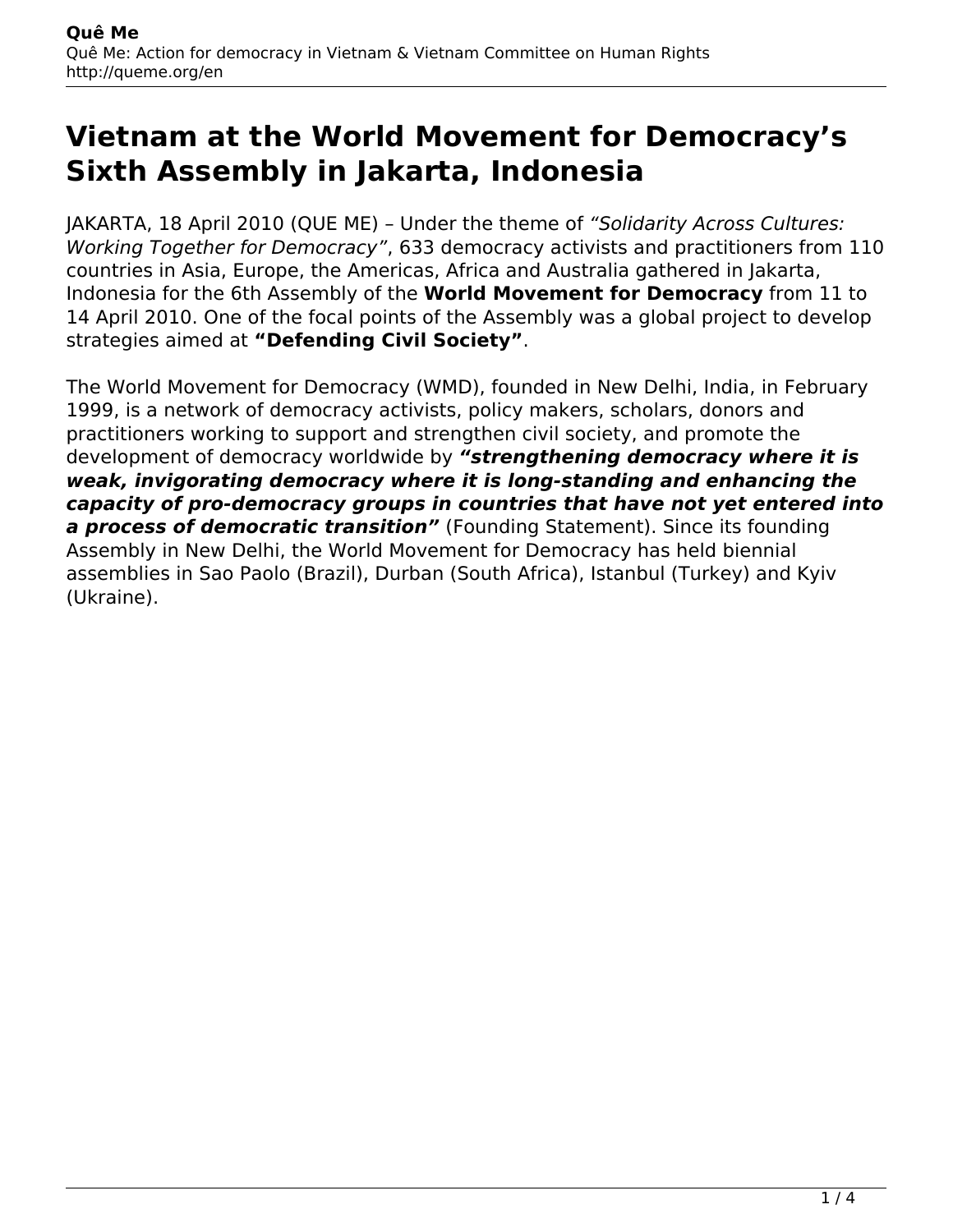In his keynote address to the Assembly, Indonesian President Dr. Susilo Bambamg Yudhoyono welcomed WMD members from all over the world and expressed his conviction that *"the 21st Century will be the century of democracy"*. In particular, he shared Indonesia's experiences of its democratic transition and of consolidating democracy – experiences that could be extremely precious to Hanoi's leaders in preventing the country's ruin and the massive wastage of the people's talents and resources:

*"For decades, when we experienced high economic growth in the 1970's and 1980's, Indonesians found convenient cover in our authoritarian system that sought stability, development and national unity at all costs.*

*"We believed then that Indonesians were not ready for democracy - that democracy was not suitable for Indonesia's cultural and historical conditions. It was widely held that democracy would lead to national regress, rather than progress. What many of us find surprising is how fast Indonesians ditched that notion. 10 years after we held our first "reformasi" free elections in 1999, democracy in Indonesia is irreversible and a daily fact of life. Our people not only freely but enthusiastically accept democracy as a given, as their right. And in that process, they increasingly feel ownership of the political system.*

*"Indonesia's democratic experience is also relevant in another way. For many decades, we lived in an intellectual and political environment which argued that we had to choose between democracy and economic growth. "You could not have both. It's one or the other", they said. And for many years, for our own good, we believed that – and chose economic growth over democracy.*

*"I can tell you that such is no longer the case of today's Indonesia. Today, our democracy is growing strong, while at the same time, Indonesia is registering the third highest economic growth among G-20 countries, after China and India. In others words, we do not have to chose between democracy and development – we can achieve both! And we can achieve both at the same time!"*

The World Movement for Democracy's 6th Assembly was funded by 21 donors and governments from several countries, including the UN Development Programme, the Friedrich Ebert Stiftung (Germany), the Arab Foundation for Democracy, the National Endowment for Democracy (USA), the US State Department and the Canadian Ministry of Foreign Affairs.

Alongside the plenary sessions on subjects such as Defending Civil Society and Assessing Democracy Assistance, 37 regional and functional workshops were held to exchange information and experiences, and build capacity among participants on a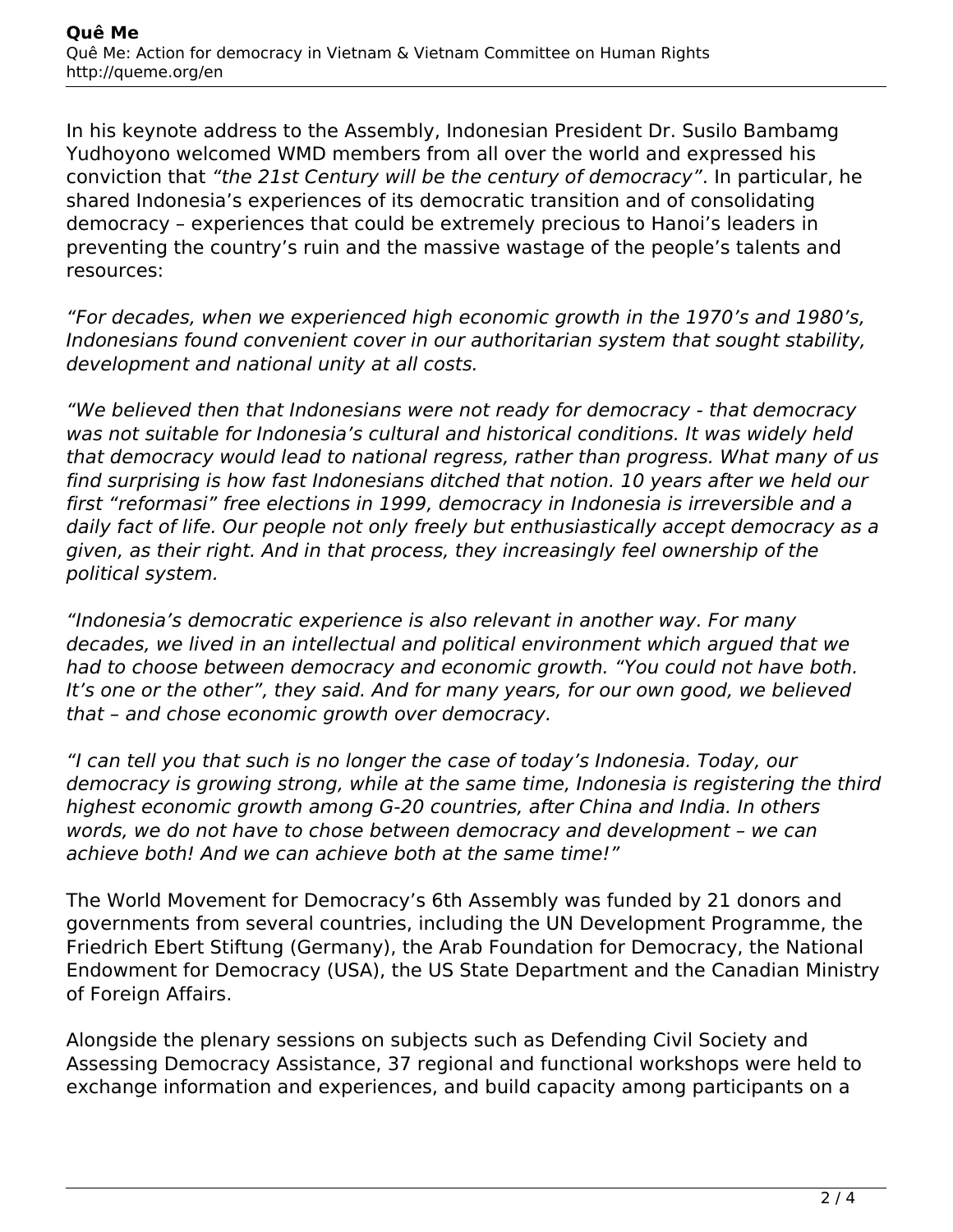broad range of issues concerning culture, religion, youth, women, the media, the role of Internet in democratic development, as well as several training workshops. Burning issues included : *Indonesia's experience in democracy; Embracing and instilling democratic values among youth; Liberation technology: it's impact on the struggle for democracy; Inclusive democracy: women and men working together to ensure the promises of democracy; How can business foster civic leadership? ; Addressing attacks on human rights defenders and independent media: how can cross-border solidarity help? ; Making democracy work: how to ensure citizen engagement in policy making? ; How can civil society help meet the challenges of Constitutional reform? ; Promoting democratic rights in the informal economy: the case of domestic workers; Strategies for Effecting change in closed societies; The role of journalists in democratic development; Building strategies for civil society in implementing transitional justice; International Women's Democracy Network - Towards 2020: Strategies for realizing democracy; Actors in Democracy Assistance: what have we learned from the Asian and European Experiences; Preparing for Transitions: what to keep, what to change, and what to expect?; How can civil society help ensure the effectiveness of anti-corruption efforts?; Addressing Dictatorship and radicalism: the role of political parties; Pluralism and diversity: strategies for developing strong Interfaith coalitions to support religious freedom and human rights; Building solidarity with internally displaced persons: how to ensure their inclusion in democratic processes? etc…*

A salient feature of the World Movement for Democracy's 6th Assembly was the strong presence of young people and Muslim participants from the Middle East and Indonesia, which is a Muslim country. Indonesia is the world's fourth largest nation, and it is also the world's third largest democracy, after the USA and India. As the Indonesian President said in his opening speech: *"Islam, democracy and modernity can grow together"*.

## Mr. **Vo Van Ai**, President of **Quê Me: Action for Democracy in Vietnam**

represented Vietnam at the WMD Assembly. In an interview for Radio Free Asia's reporter in Jakarta, he resumed his contribution to the Assembly: *"I took part in several workshops to speak about Vietnam's suppression of democratic initiatives, such as the recent sentencing of 14 democracy activists to up to 16 years in prison simply for their peaceful appeals for democracy, or for protesting China's violation of Vietnamese territorial integrity by its encroachment on the Spratly and Paracel archipelagos and settlement in strategic defence zones such as the Central Highlands on the pretext of Bauxite mining.*

*"I drew particular attention to the Government's stifling of free expression on the Internet with its arrests and harassment of bloggers, cyber-attacks, closures of websites and internet forums which criticize the government's consent to Chinese aggression. Or the recent revelation by Google and McAfee that Hanoi is using*